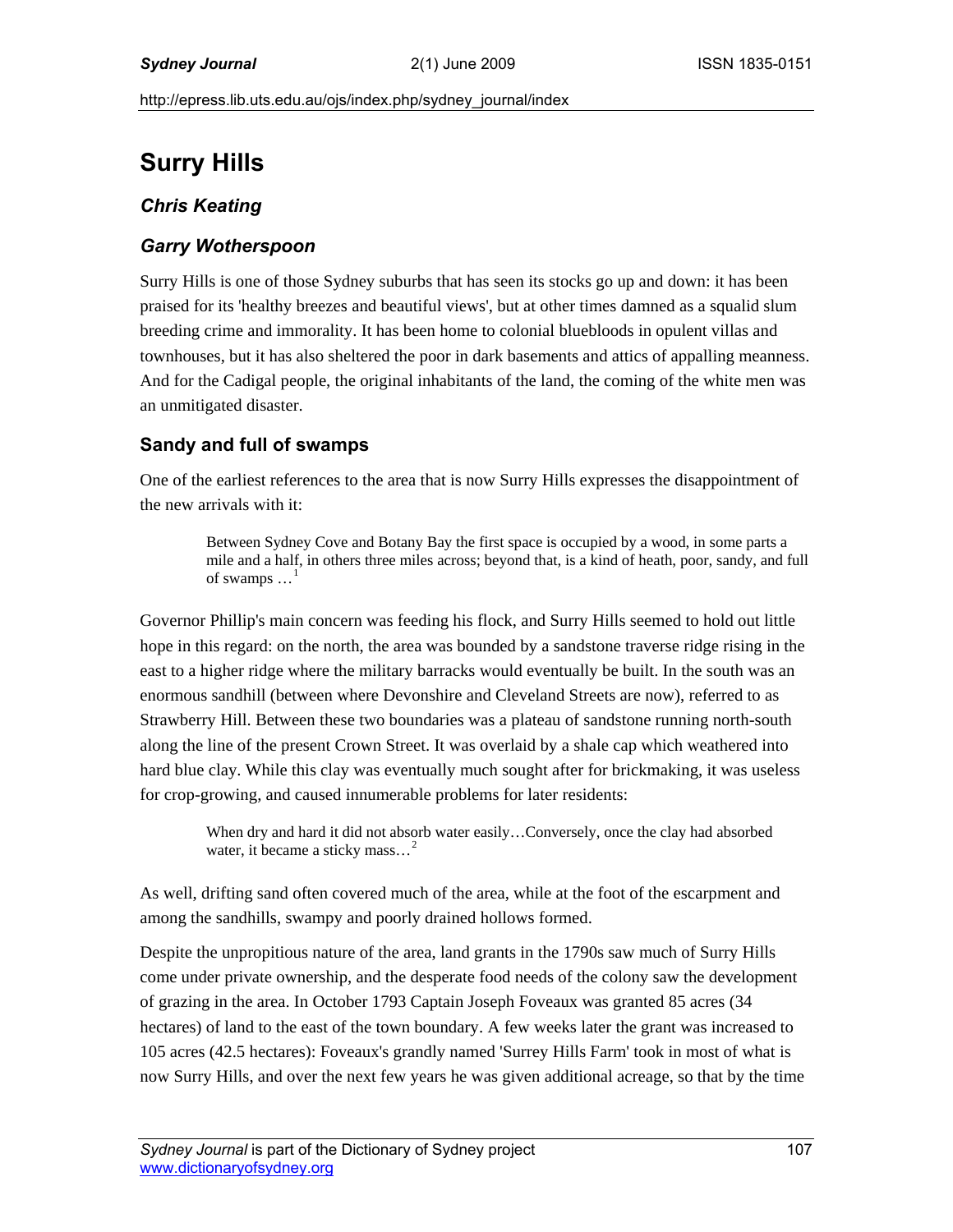he sailed for Norfolk Island in 1800, he had become one of the largest sheep and cattle owners in the colony.

To the east of Surrey Hills Farm was George Farm, a 70-acre (28-hectare) grant to John Palmer, who had come with the First Fleet as purser on the *Sirius*. Between Foveaux's farm and the South Head Road (built along that traverse ridge), a 25-acre (10-hectare) block had been granted in 1795 to Alexander Donaldson, and this was acquired by Palmer soon after. 'Little Jack' Palmer, who had been appointed Commissary General in June 1791, was one of the most enterprising of the early settlers and much involved in private speculations. But by backing the wrong party in the Rum Rebellion – he supported Governor Bligh – he lost his official positions and remunerations, and experienced grave financial difficulties, so that his Surry Hills estate was sold in 1814 to settle his debts.

#### **Surry Hills streets**

The sale of Palmer's large estate to a large number of private owners – in lots of anything from 5 to 13 acres (2 to 5 hectares) – contributed to the shambolic development of the suburb. Roads were indiscriminately laid down, many of them in contradiction to the grid pattern already laid out by Surveyor-General James Meehan, who had mapped out a grid pattern of roads for the suburb in that same year. As one historian has noted,

the survival of some of his streets, the loss of others and the laying of other road networks on top of Meehan's original plan, all contributed to the later jumble of Surry Hills' streets.<sup>[3](#page-9-1)</sup>

In an attempt to impose some order, in 1834 Surveyor General Thomas Mitchell drew up a new road plan which he had proclaimed, but his street layout cut across the properties of many local landowners, and from the 1830s the colonial government was besieged by claims for compensation, with decades of wrangling between landowners, the government and the new Sydney Municipal Council over the legal status of streets and the numerous encroachments upon them. Even in the early 1880s, it took the council 20 years to negotiate for the widening of Campbell Street between Elizabeth and Foster streets, and as late as 1894 the City Surveyor was still blaming the 'errors' of 1834 for the different direction, width and levels of many of the area's streets.

Adding to the debacle was the disposal of the Riley Estate. When Edward Riley, who had bought up many allotments in the Surry Hills area, committed suicide in 1825, he left two conflicting wills, leading to years of litigation among his heirs. This led to the government appointing a commission to oversee the eventual division of Riley's lands into seven parcels of equal value – which were raffled amongst the seven heirs. Roads laid down to separate the seven parcels did not align with those laid down by Meehan in 1814, and so the east-west streets of Surry Hills have 'inexplicable bends' in them: these simply mark the point where the streets of the Riley Estate meet those established by Meehan decades earlier.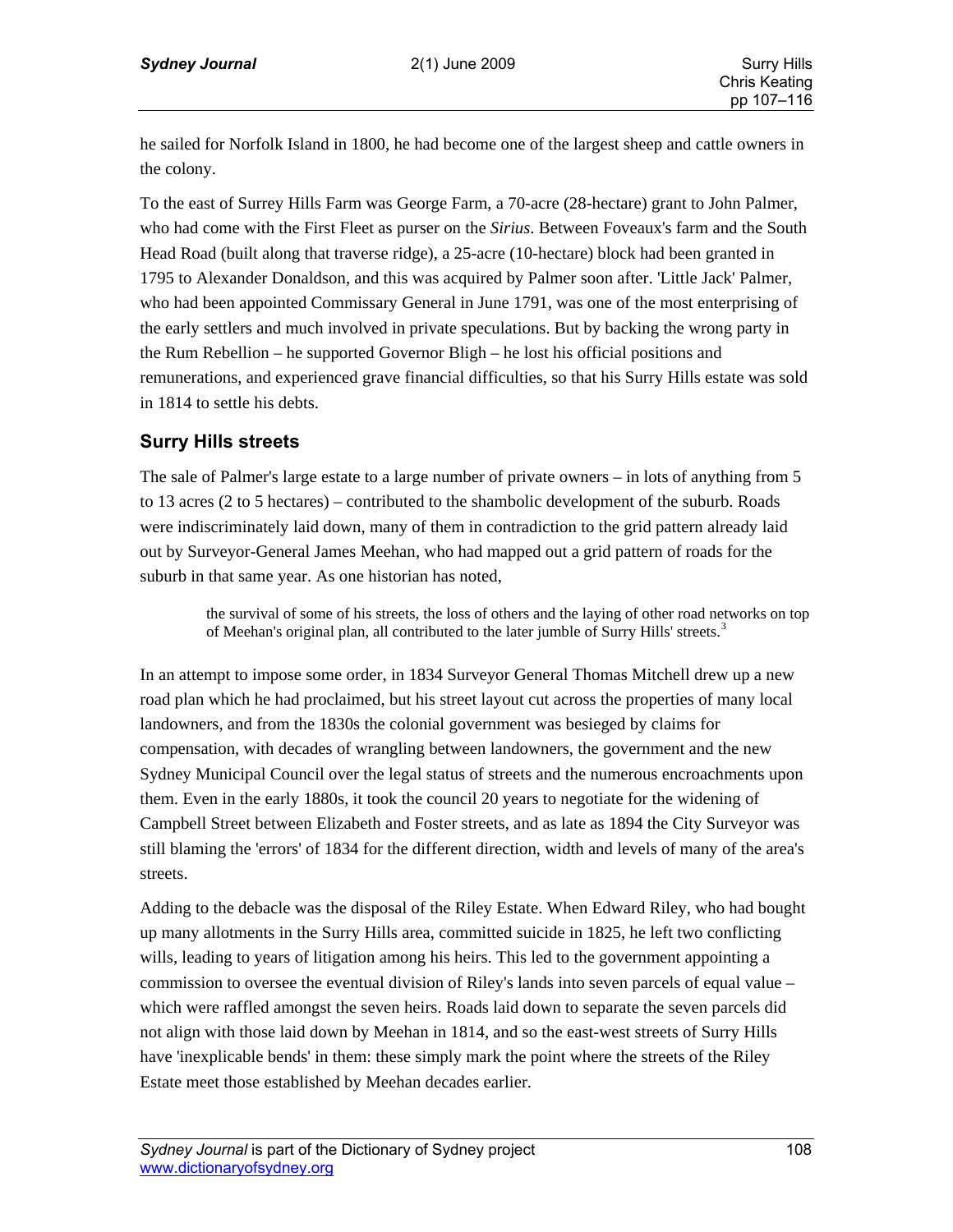# **Gardens and industry**

When Palmer's land had been cut up for sale in 1814, the buyers were urged to develop their acreages as market gardens to feed the colony's growing population. Besides these market gardens there were early industries. Stone quarrying was underway on various sites, and by 1824 the activities of woodcutters, turfcutters, quarries and grazing stock had caused 'serious injury' to the local landscape. The local clay led to brick kilns being established in the area.

But the Surry Hills area, by the late 1820s still 'in the bush' on Sydney Town's southern outskirts, had attracted some of the colonial gentry. The earliest resident of Surry Hills was the banker, grazier and proprietor of *The Monitor*, Edward Smith Hall, who settled there in 1814. There was also Charles Smith, whose grant was named Cleaveland Gardens, while in the early 1820s the wealthy ex-convict and merchant Daniel Cooper settled on 19 acres (7.6 hectares) bought from Charles Smith: Cooper built Cleveland House, from which Cleveland Street drew its name. And in 1824 the well-connected solicitor George Wigram Allen sold his 'country estate' in Surry Hills and moved back into a cottage in Elizabeth Street, because Surry Hills was 'too far from town'.<sup>[4](#page-9-1)</sup>

Another convict who made his mark on Surry Hills was 'the Botany Bay Rothschild' Samuel Terry. He was also one of the original purchasers at the 1814 sale, and in 1826 he laid the foundation stone of his Albion Brewery, which initially used a stream of fresh water that trickled down through the sand of nearby Strawberry Hill. Known later for its unique flavour, his beer was made with water drawn from the creeks which drained from the nearby Devonshire burial ground. Other prominent early residents were John Terry Hughes, who married Samuel Terry's stepdaughter Esther, and resided in Albion House; and Lancelot Iredale, whose home was Auburn Cottage, designed by John Verge.

# **From village to suburb**

By the early 1830s, a village began to take shape, and this process was accelerated by the economic boom of the 1830s, which saw mercantile profits increasingly turned to investment in land. Subdivisions began to occur, as with the Strawberry Hill Estate in 1832. And because of its proximity to the spreading Sydney Town, the once-neglected sand and swamp of Surry Hills became more desirable as a residential area. The growing number of subdivisions would lead, by the 1860s, to an advancing tide of the terrace houses that would come to dominate the Surry Hills skyline.

In 1849, the whole of Surry Hills and Woolloomooloo combined could boast only 800 houses, but within 10 years, the housing stock of Surry Hills alone had grown to 1,900, and by the 1890s the district had reached its zenith as a residential area. By then, the tangled network of streets was crammed with nearly 5,300 dwellings in the long rows of brick double-storey terraces that came to characterise Surry Hills in its prime. Indeed, the 40 years between the gold rushes of the early 1850s and the depression of the early 1890s saw the making of Surry Hills as a residential district, with the surges in house-building activity coinciding with periods of economic boom.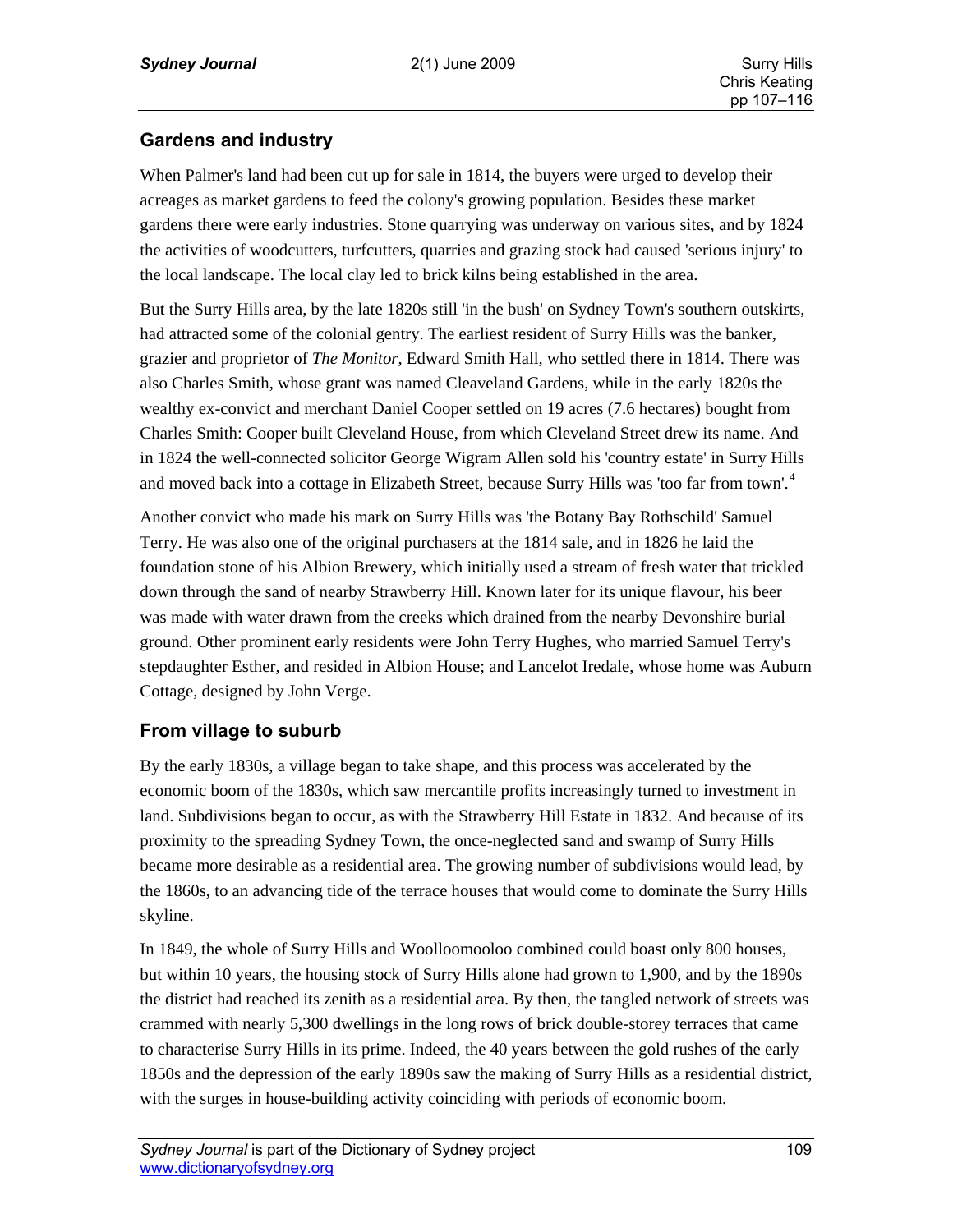Four short decades transformed Surry Hills from a scattered collection of villages, interspersed by scrubby paddocks and the occasional mansion, linked by unformed streets that were not much more than glorified sand tracks, into one of the city's most populous districts. In 1891, Cook Ward, which covered Surry Hills and Moore Park, housed more people than Balmain – then the largest suburb of the metropolis – and accounted for nearly 28 per cent of the population of the Sydney municipal area. But as population increased and houses became more closely packed, there was a corresponding deterioration in the level of amenity and quality of life for the suburb's residents.

With inadequate powers granted to it by the colonial legislature, the Sydney Municipal Council was unable to force landlords and speculative builders to connect even new houses to the water supplies, and the provision of formed roads through the area, and of sewerage and drainage, was exasperatingly slow, largely because of the shortage of funds. Even the completion of the Crown Street Reservoir in 1859, while it brought some relief, could not stop the apparent 'decline' of the suburb, so that by the turn of the century it had blossomed into the archetypal slum of Edwardian Sydney. This situation was exacerbated by the 1890s depression, which badly affected the local economy, ensuring that pawnshops had a growing business.

In the 1850s the social mix of the district was still fairly evenly spread, but the 1860s and 1870s saw subtle changes, as a growing number of mechanics, skilled artisans and shopkeepers came to dominate local life, displacing the declining gentry. At the counters of the corner shops, in the offices of the small factories and workshops, from the front pews of the Sunday morning congregations, and especially on their weekly rounds as rent-collecting landlords, their positions in the social and economic hierarchy of the close-knit community were confirmed. In 1871, 46 per cent of all Surry Hills landlords also lived within the suburb.

Despite the rapidity of development over these decades, parts of Surry Hills still retained their village atmosphere, and the local economy was quite varied. There was, of course, a strong building trade, using locally produced materials to build the suburb's housing; market gardening remained scattered throughout the area; there were coach-building works employing blacksmiths, bodymakers, coach painters and upholsterers, as well as saddlers and harness makers. Tanning and currying were also prominent in the area, with many firms appearing after legislation evicted them from the city proper. Their foul odour and noxious effluent flowed through the area for decades.

The clothing or rag trade was also prominent in Surry Hills, usually through outwork or piecework systems, and in the houses off the narrow lanes of Surry Hills women ran up slop garments for Dawson's of Brickfield Hill or Cohen Brothers of Goulburn Street, in an effort to supplement often inadequate family incomes.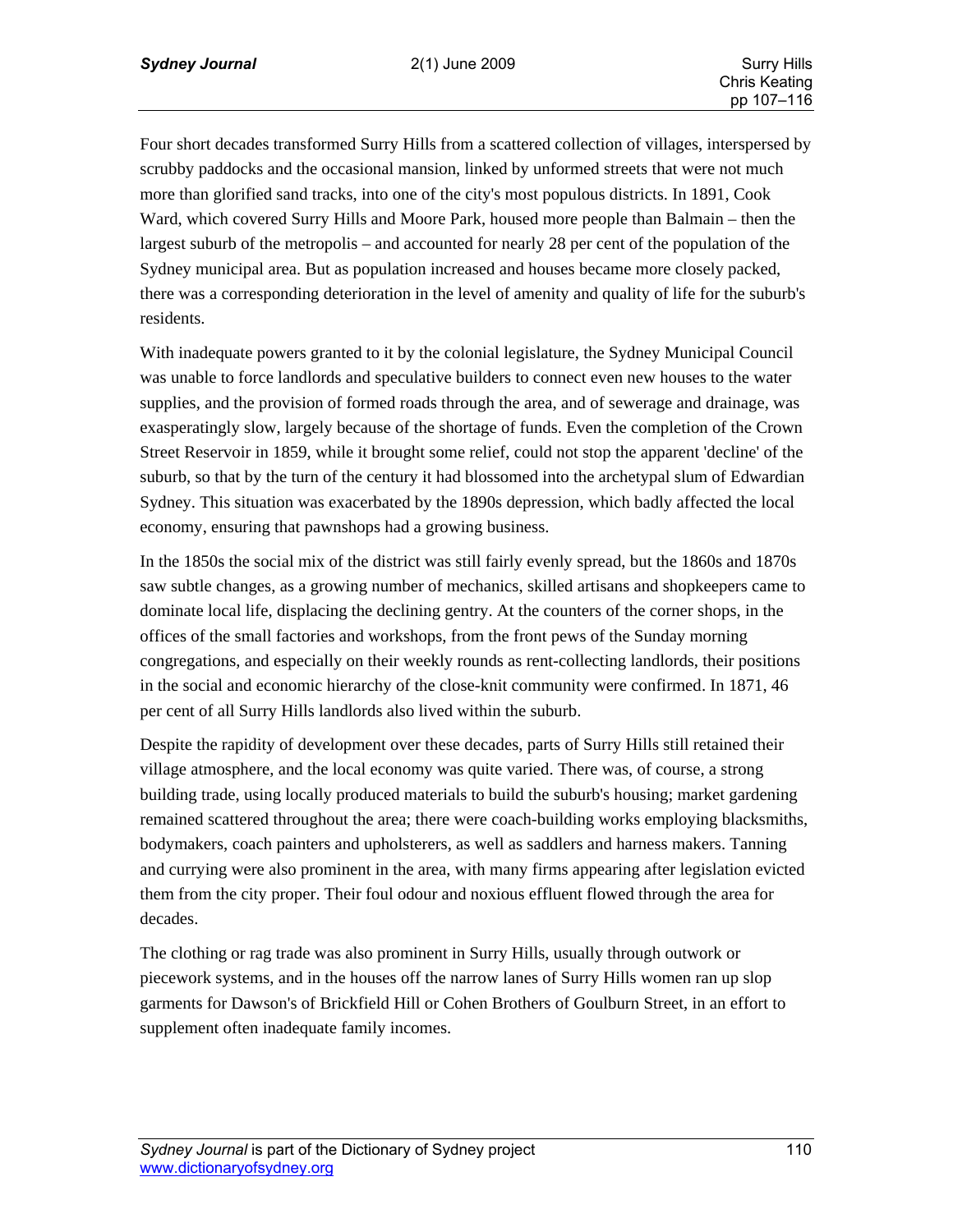# **Schooling Surry Hills**

Social infrastructure had begun to be put in place. To meet the educational needs of the area, several small church schools were opened: these, after 1848, were funded by the colonial government. In 1856 the Board of National Education established Cleveland Street Public School in an imported prefabricated iron building lined with boards, canvas and paper, into which were crammed the pupils – nearly 700 by 1867. In 1868 the imposing edifice still standing in 2009 was opened, and by 1878 was educating nearly 1300 students. In that same year, Crown Street Public School opened, and within a year a staggering 1608 students were enrolled. Enrolments there had to be limited until other schools were set up in the area. In 1880 an infants' school was opened in Brisbane Street; from 1872, a fashionable school for young ladies, the Argyle School, was opened by Miss Emily Baxter at Arthurleigh in Albion Street, also known as Doctor's Row. Devonshire Street Public School began in rented premises in 1874.

By the mid-1870s, these inner-city schools were 'literally crammed with children'.<sup>[5](#page-9-1)</sup> Compulsory education, introduced in 1880, had its effects.

There were also the schools run by the churches. Despite the withdrawal of state aid to church schools in 1890, the Catholics of Surry Hills were served by St Francis's School at Brickfield Hill and by St Peter's on Devonshire Street. The local Wesleyan and Congregational schools continued on, but in reduced circumstances.

# **Growing into a problem**

The growth in the school populations reflected population growth overall. During the 1870s small subdivisions continued to fill the remaining areas of open space, and throughout the length and breadth of the suburb there were now scores of small workshops, largely employing locals. By the end of the 1880s there were blacksmiths' shops, flour mills, foundries, builders' supply yards, coal yards and galvanising works; scattered amongst them were livery stables, ginger beer makers, biscuit factories and steam laundries. And working their way through all this were the dealers and Chinese hawkers, announcing their fresh rabbits, vegetables, fish, milk, and clothes pegs – to which, by the end of the century, were added the click and hum of textile knitting mills and printing works, and the drone of the sewing machine.

By 1891 the area's population was almost 30,000, and by the end of the century the suburb was largely built out, and a testament to the dangers of rapid and uncontrolled urban development. Local and colonial governments apparently possessed neither the legislative power nor the political will to enforce the orderly development of Surry Hills. Indeed, over the late nineteenth century, the power of private property remained unchallenged. Owners and developers enjoyed a remarkable degree of control over the processes of urban growth, land use and public amenity. They essentially had a free hand to build what they liked where they liked, regardless of street alignments, drainage patterns, block size, housing quality or public health. It was profit, not planning, that built late-nineteenth-century Surry Hills, with its overcrowded tenements, poor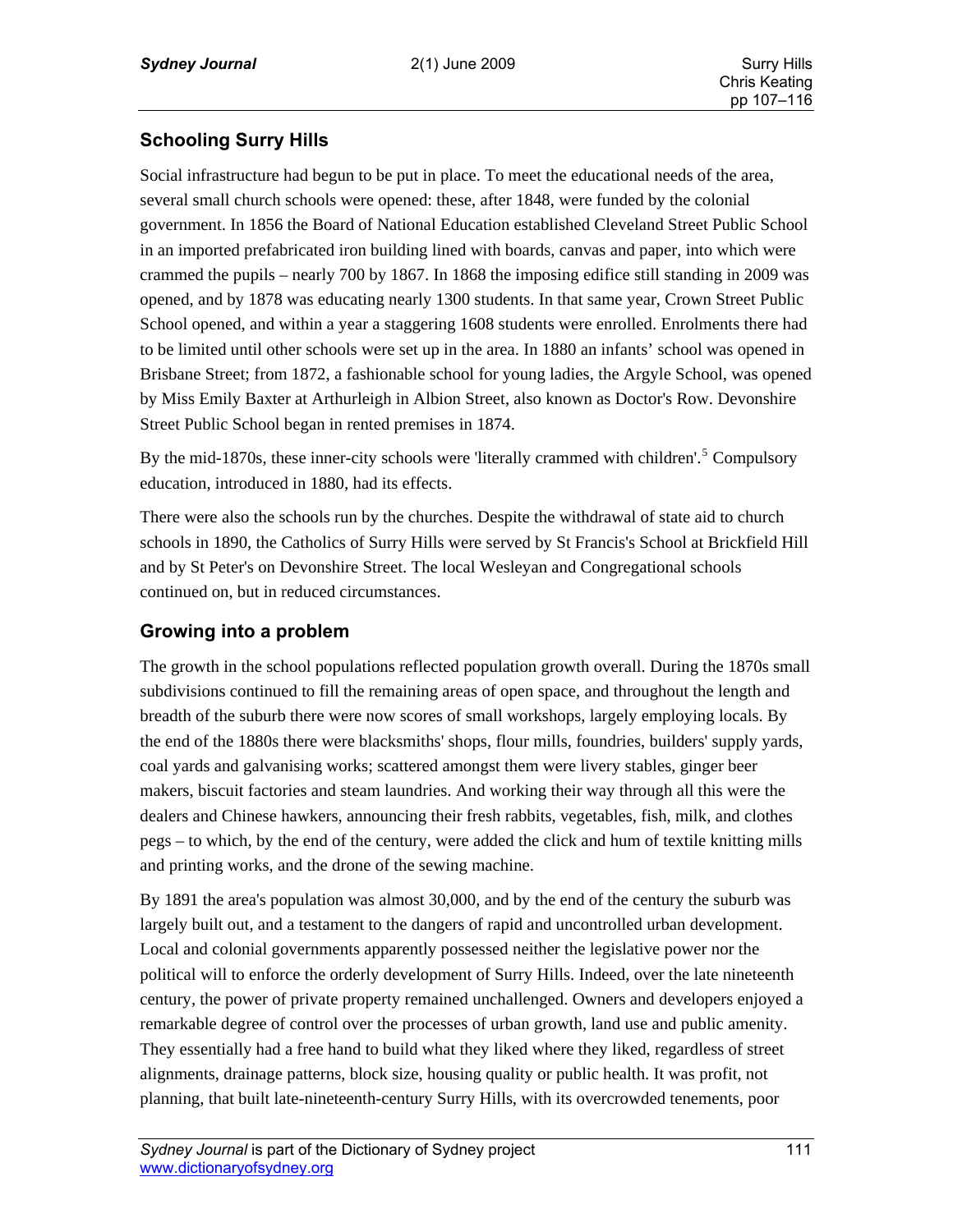drainage, and bad health – exacerbated by the plague of 1900. Adding to the suburb's tensions were the competing demands of residential and industrial land use.

The environment of Surry Hills seemed to cry out to the growing movement for slum eradication that had been emerging in the late nineteenth century. The Anglican Archdeacon FB Boyce had pinpointed Surry Hills as a prime target for remodelling, and in 1905 the Sydney Municipal Council had been granted powers to resume and rebuild whole areas, nominally for 'street widening'. The environmental determinism of the 1909 Royal Commission on the Improvement of Sydney spelt out strategies to 'cleanse' the inner city.

In this context, the emergence of the Labor Party was a beacon of hope 'where there had been none before'.<sup>[6](#page-9-1)</sup> To the residents of Surry Hills, the party machine was merely an extension of existing local networks: it functioned like an extended working-class family and rewarded the party faithful with contacts, support and – most importantly – jobs. While outwardly it could be seen as corrupt, membership provided 'an essential survival skill for those who would otherwise gain nothing'.[7](#page-9-1)

# **Poverty and survival**

The early decades of the twentieth century saw Surry Hills at its peak as a residential enclave of Sydney, even as its reputation was at its lowest ebb. Encouraged by the provision of adequate suburban transit systems after 1880, the middle classes were in the process of fleeing the 'zone of blighted living conditions'.<sup>[8](#page-9-1)</sup> The Depression of the 1890s and the intermittent nature and inadequate wages of working-class employment meant that Surry Hills families lived precariously close to real poverty. There was no margin to cater for unseen circumstances, and so sickness, unemployment or sudden widowhood could plunge a family into chronic destitution. And in coping with long-term poverty, many Surry Hills families were forced to adopt one or more of a range of mostly unpleasant survival strategies.

One was turning to charities, and the Benevolent Society and the Sydney City Mission, among others, were active in the area. But the charitable institutions never tried to attack the causes of working-class poverty, although they did rail strongly against its symptoms – alcoholism, gambling, prostitution and crime. The resort to crime was probably the most drastic of the survival strategies, and gave the area a long-lasting reputation, as did drinking and sex work. But the reality of prostitution was far less sensational that the lurid imaginings of the newspapers. For many women, sex work was an almost inescapable consequence of widowhood, desertion, longterm unemployment, or alcoholism.

'Crime' became a byword for Surry Hills. Probably most famous at the turn of the century were the larrikins. Such gangs had long been part of Sydney's history, and by the 1880s Surry Hills, like most inner-city neighbourhoods, boasted at least one local gang. Early in the twentieth century, Crown Street Public School had a reputation as providing a good grounding for prospective larrikins: the afternoons were spent collecting gravel, chunks of blue metal and half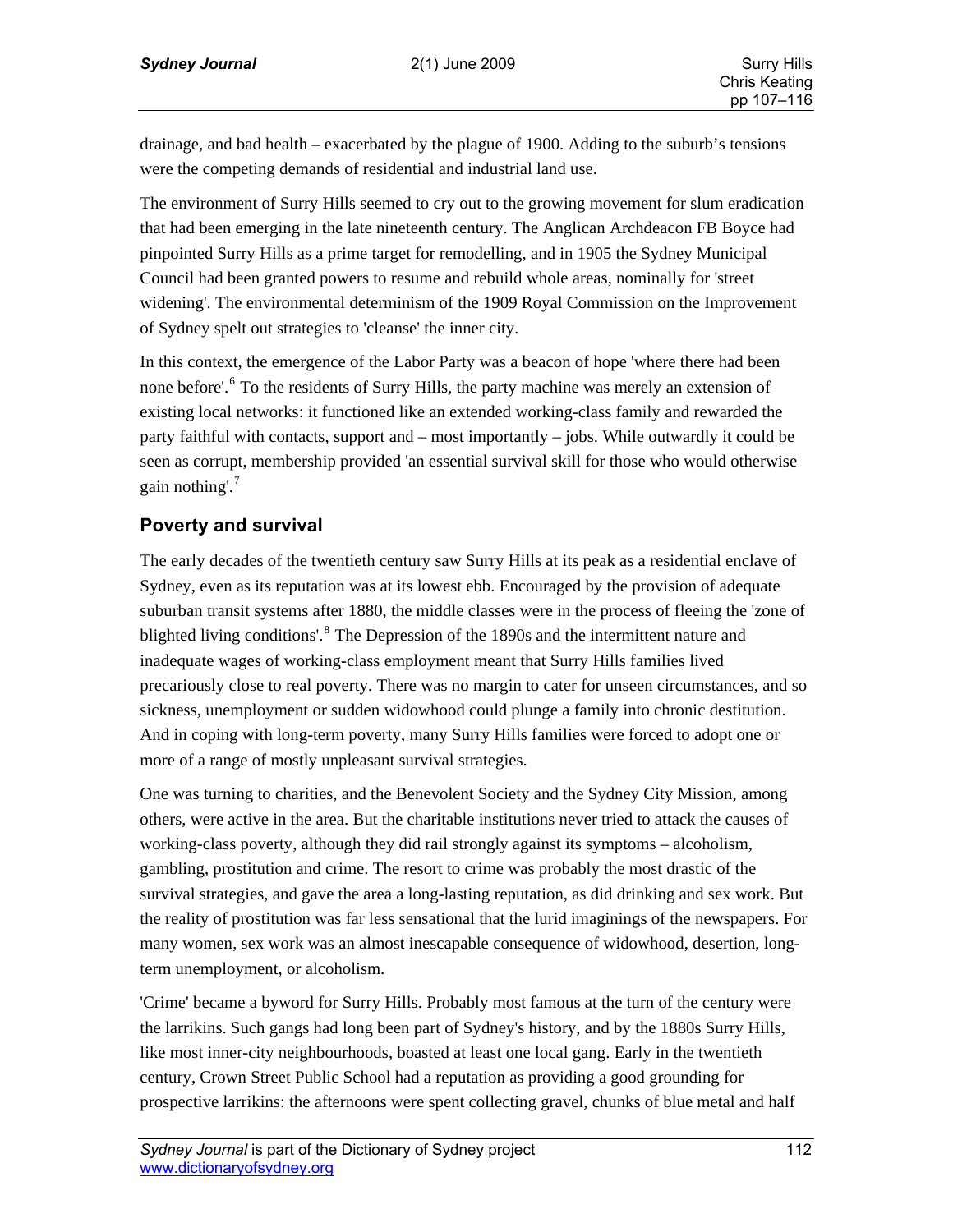**Sydney Journal** 2(1) June 2009 **Sydney Journal** 2009

bricks ('Irish confetti' as it was affectionately known) which were used later in the evening for gangland battles.

But by the late 1920s and 1930s, the old-style larrikin gangs had largely been replaced by networks of organised criminals. 'Jewey' Freeman's Riley Street gang was thoroughly professional, and Riley Street itself was 'notorious as Sydney's worst thoroughfare and Underworld battleground'.<sup>[9](#page-9-1)</sup> Ruthless gangs now employed shotguns and razors to snare a piece of the lucrative sly grog and cocaine trades. By the late 1920s, the much publicised locality of Frog Hollow was known as

a haven and a stronghold for some of the most desperate and dangerous criminals that police could recall.<sup>[10](#page-9-1)</sup>

The names of criminals such as Kate Leigh, the so-called 'queen of the underworld', became well known far beyond the suburb.

#### **Change and challenge**

While the perceptions of what the area should be used for varied greatly over time, one constant for the first half of the twentieth century was 'remodelling and improving' the inner-city 'slums', particularly Surry Hills. In 1927 the City Engineer put forward another set of plans for the area:

> the reduction of unnecessary streets…will give additional land for industrial purposes, and, consequently, additional revenue to the City Council.<sup>[11](#page-9-1)</sup>

One result was the Brisbane Street resumption, which disposed of a network of narrow streets with a bad criminal record. Other Surry Hills localities were also 'renovated'. By 1930 most of the houses in Frog Hollow had been demolished, and inhabitants were relocated, often to far-flung suburbs. For those remaining in Surry Hills, the onset of the Depression brought new challenges, with the maintenance of a roof over one's head the most pressing need. Working-class life in the area in this period was the focus of novels by writers whose social conscience was drawn to the inhabitants; Ruth Park in *Poor Man's Orange* and *The Harp in the South,* and Kylie Tennant in *Foveaux.* 

Then came another war. As another generation of young men abandoned the factory bench or the dole queue for the battlefield, those people who remained behind learned to adjust to the rigours of wartime. Food and clothing coupons, daylight saving, identity cards – and petrol rationing for those who had cars – were now all part of life. In March 1942 the first shipload of American servicemen appeared in Sydney – 'oversexed, overpaid and over here' – and soon some of Surry Hills' most nefarious industries were flourishing. The area north of Oxford Street was off limits to black American troops, but they were accepted into the bars and brothels of Surry Hills, because 'Riley Street knew an underdog when it saw one'.<sup>[12](#page-9-1)</sup> The influx of servicemen ensured that Kate Leigh, with her brothels and sly grog shops was 'riding high'. Her rival was Tilly Devine, whose own vice empire was north of Oxford Street.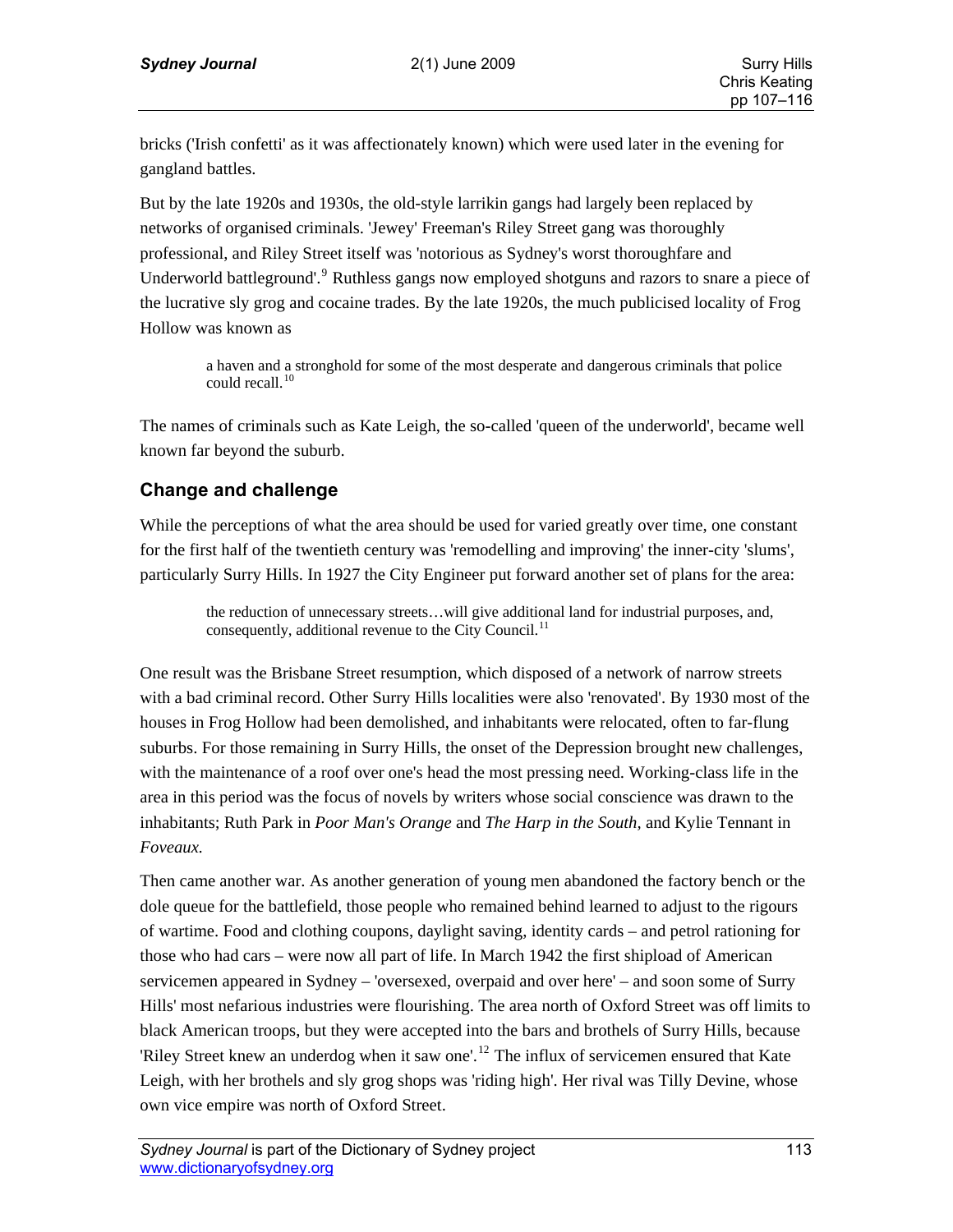The city was experiencing a housing shortage, due to the economic strictures of the depression and the government's wartime restrictions, so the value of inner-city land skyrocketed, governed now by prices obtainable for industrial not residential uses. Factory encroachment saw much residential building demolished in Surry Hills, leading to a growing concern at the City Council about the provision of adequate affordable housing within its boundaries. Of four areas within the City designated as slums to be cleared, three were in Surry Hills: the old terrace housing there was seen as ripe for demolition, so that new public housing could be built. But it was stressed that housing, as part of postwar reconstruction, was a matter of national importance, for which Council could not take sole responsibility: nor could it afford to. So the Council's Devonshire Street Housing Scheme was taken over by the state government's Housing Commission late in 1947, in preparation for the construction of what the Minister for Housing claimed was the erection of Sydney's biggest block of flats, a 15-storey home to 1200 people.

But new public housing was not the answer to the plight of Surry Hills. The late 1940s was perhaps the lowest point in a long period of deterioration in the suburb: its population had fallen to 19,000 – and continued to fall, reaching a mere 12,000 in 1974. Its reputation preceded it: as a character in Ruth Park's 1948 novel *The Harp in the South* observed,

A Surry Hills girl finds it difficult to obtain a position in the city. She may be educated, she may be more highly moral than similar young ladies in more prosperous suburbs, but her address is against her. Most Sydney people persist, somewhat biasedly, in thinking of Surry Hills in terms of brothels, razor gangs, tenements and fried fish shops.<sup>[13](#page-9-1)</sup>

Of the families who could, many did leave the area in the 1950s, for greener pastures, and to be rid of the stigma which attached to the place. This exodus to the suburbs broke down many of the old social networks that had sustained generations of residents. But there was an unexpected light on the horizon, one that would ultimately prove to be the salvation of Surry Hills as a vital residential neighbourhood. The postwar influx of migrants, particularly Greeks, Italians, Portuguese and Lebanese, breathed new life into Surry Hills, as they bought up the houses vacated by the old Australian families. Many of these newcomers worked long hours as shopkeepers or in the local factories: at the glass works, in the rag trades, or at Raleigh Park tobacco factory. They bought into Surry Hills because it was cheap and near places of employment and others of their own communities. This postwar generation rehabilitated Surry Hills as a viable residential suburb, helping invalidate the planning schemes that would have turned the area into an industrial and commercial wasteland interspersed by monolithic housing estates. Reflecting this, by 1970 about 70 per cent of the children at Bourke Street Public School were migrants or had migrant parents.

# **The return of the gentry**

The next influx of people into the area further hastened this process, helping turn Surry Hills and its terraces back into the desirable address it had been more than a century before. The gentrification of Surry Hills is not over, and its starting point cannot be easily identified, although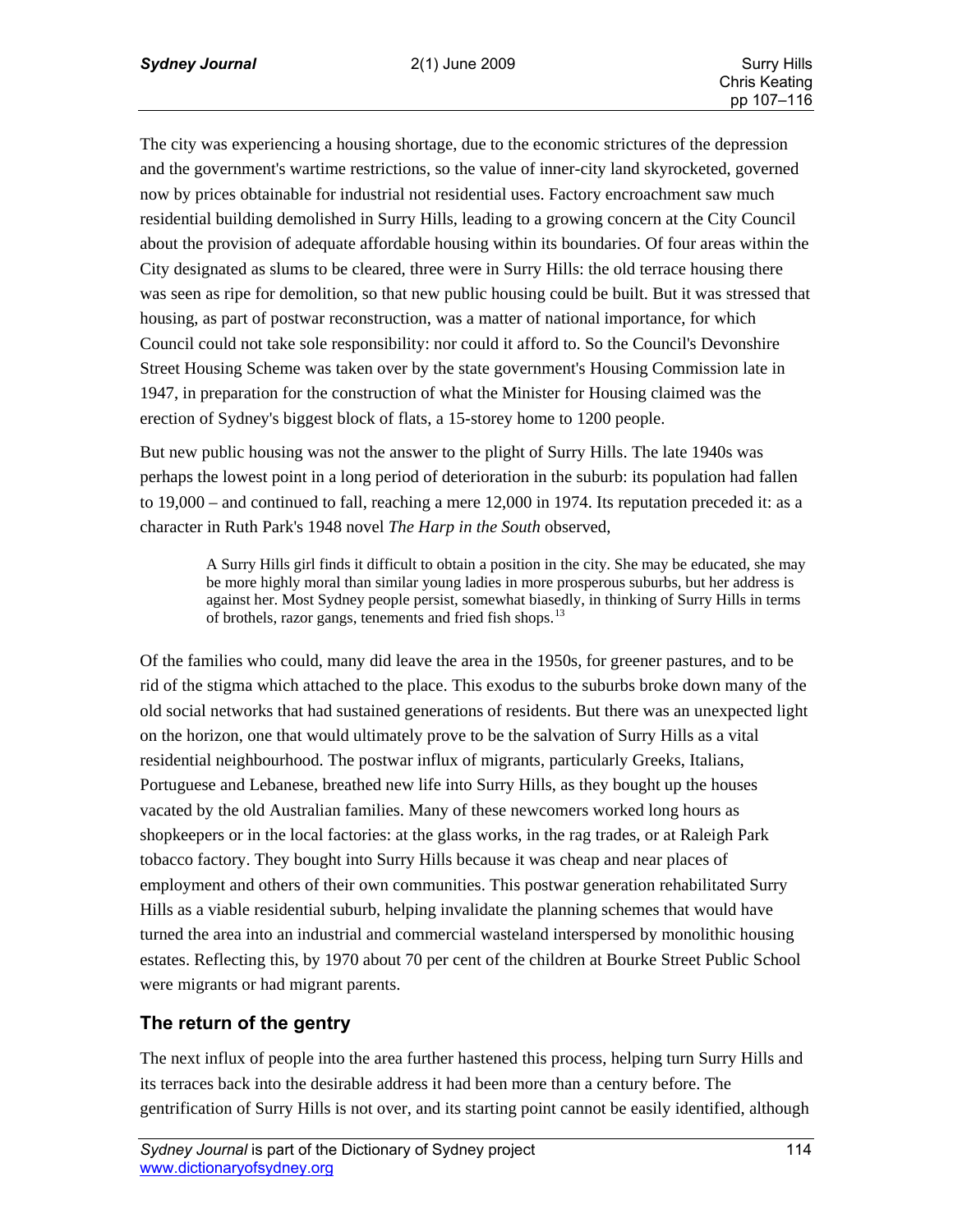it was underway from the late 1960s. These 'urbanites' were mainly young people, fleeing from suburbia, a new middle class who were self-employed, employees of the public service, corporations, the media or the universities, or in the professions. As one sociologist has noted,

they came to the inner-city looking for a cosmopolitan alternative to the suburban life $14$ 

By the 1980s these 'yuppies' were buying into the by-now chic terraces of Surry Hills.

The gentrification of Surry Hills saw a momentous demographic change for the area, bringing with it a variety of tensions. Spiralling rents forced many older working-class and migrant families out; on the other hand, spiralling house prices allowed many previous residents to sell up and move out to less crowded suburbs. And the newcomers brought with them skills that would ultimately benefit the whole of the neighbourhood. They were both articulate and vocal about their concerns; they were willing to confront those whose actions they disagreed with, including local councillors or state politicians. The 1970s saw the formation of dozens of resident action groups, groups which thought nothing of combining with militant unions or professional organisations to further their causes. What the residents of Surry Hills – old and new – had done was effectively to rezone the area themselves.

Surry Hills underwent a further architectural transformation in the last decade of the twentieth century, with contemporary apartment buildings being added to the streetscape of historic terraces. The area west of Riley Street, once the traditional rag trade area, has now become a hub for media, design and professional services. Today, the area has evolved into a colourful and diverse place that is well known for its art galleries, antique dealers, cafes and pubs, fashion and rag trade outlets.

Once again, Surry Hills is home to the well-heeled middle classes.

*Chris Keating is a historian, journalist and political media adviser* 

*Garry Wotherspoon is a historian* 

#### **References**

Christopher Keating, *Surry Hills: The City's Backyard*, Halstead Press, Sydney, 2008

## **Endnotes**

- 1 A Phillip[,](http://library.sl.nsw.gov.au/search?/Xa:arthur%20phillip&searchscope=2&SORT=D/Xa:arthur%20phillip&searchscope=2&SORT=D&SUBKEY=a%3Aarthur%20phillip/1%2C53%2C53%2CE/frameset&FF=Xa:arthur%20phillip&searchscope=2&SORT=D&8%2C8%2C) *The voyage of Governor Phillip to Botany Bay: with an account of the establishment of the colonies of Port Jackson & Norfolk Island*, Richmond, Hutchinson of Australia, Sydney 1982, p 51
- $2$  Terry Kass, 'The Builders and Landlords of Surry Hills 1830–1882', unpublished MA thesis, University of Sydney, 1984, vol 1, p 17
- <sup>3</sup>Terry Kass, 'The Builders and Landlords of Surry Hills 1830–1882', unpublished MA thesis, University of Sydney, 1984, vol 1, p 27
- 4 George Wigram Allen, *Early Georgian: Extracts from the Journal of George Allen, 1800–77*, Angus and Robertson, Sydney, 1958, p 84